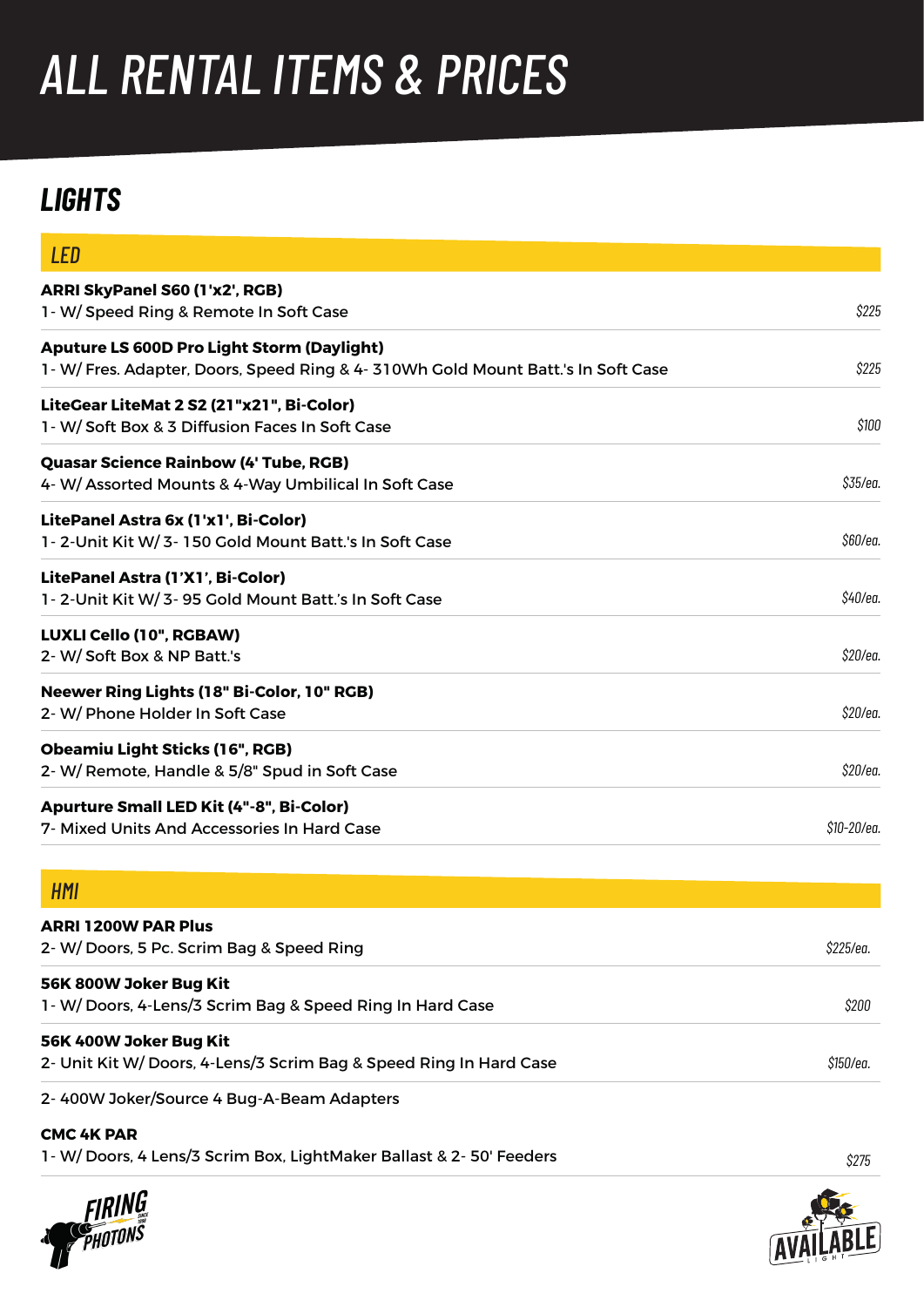| <b>FLUORESCENT</b>                                                             |          |
|--------------------------------------------------------------------------------|----------|
| Kino Flo 4' 4-Bank<br>4- W/ Black Louvers, 56K/32K Tubes                       | \$70/ea. |
| Kino Flo 2' 4-Bank                                                             |          |
| 2- W/ Black Louvers, 56K/32K Tubes                                             | \$70/ea. |
| Kino Flo 2' 2-Bank                                                             |          |
| 2- W/ Black Louvers, 56K/32K Tubes                                             | \$70/ea. |
| Kino Flo 400 Diva<br>1- W/ Flozier, Silver Louvers, 56K/32K Tubes in Hard Case |          |
|                                                                                | \$75     |
| <b>INCANDESCENT</b>                                                            |          |
| <b>Desisti 5K Fresnel</b>                                                      |          |
| 1 - W/ Doors, 5 Pc. Scrim Box & 25' 60A Feeder                                 | \$60     |
| <b>Strand 2K Fresnel</b>                                                       |          |
| 4- W/Doors & 5 Pc. Scrim Bag                                                   | \$40/ea. |
| ADDI 2K Onon Esco                                                              |          |

**ARRI 2K Open Face**  1- W/ Doors & 5 Pc. Scrim Bag

**ARRI 1K Fresnel**  8- W/ Doors & 5 Pc. Scrim Bag

**Mole 1K Zip Soft Light** 1- W/ Hard Egg Crate & 3 Pc. Scrim Bag

**ARRI 650W Fresnel** 3- W/ Doors & 5 Pc. Scrim Bag

**Source 4 575W PAR** 4- W/ Doors, 4 Lens/3 Scrim Bag

**ARRI 300W Fresnel** 5- W/ Doors & 5 Pc. Scrim Bag

**ARRI 200W Fresnel**  4- W/ Doors, 3 Pc. Snoots & 5 Pc. Scrim Box

**LTM 200W Pepper Fresnel** 3- W/ Doors, 3 Pc. Snoots & 6 Pc. Scrim Bag

#### **Source 4 750W Ellipsoidal**  5- W/ Pattern Holder, Gel Frame & 3 Pc. Scrim Bag

4- Source 4 Extra Barrels (Sizes TBD)

1- Source 4 Assorted Patterns File

1- Source 4 Iris





*\$35*

*\$30/ea.*

*\$25*

*\$25/ea.*

*\$25/ea.*

*\$25/ea.*

*\$20/ea.*

*\$20/ea.*

*\$30/ea.*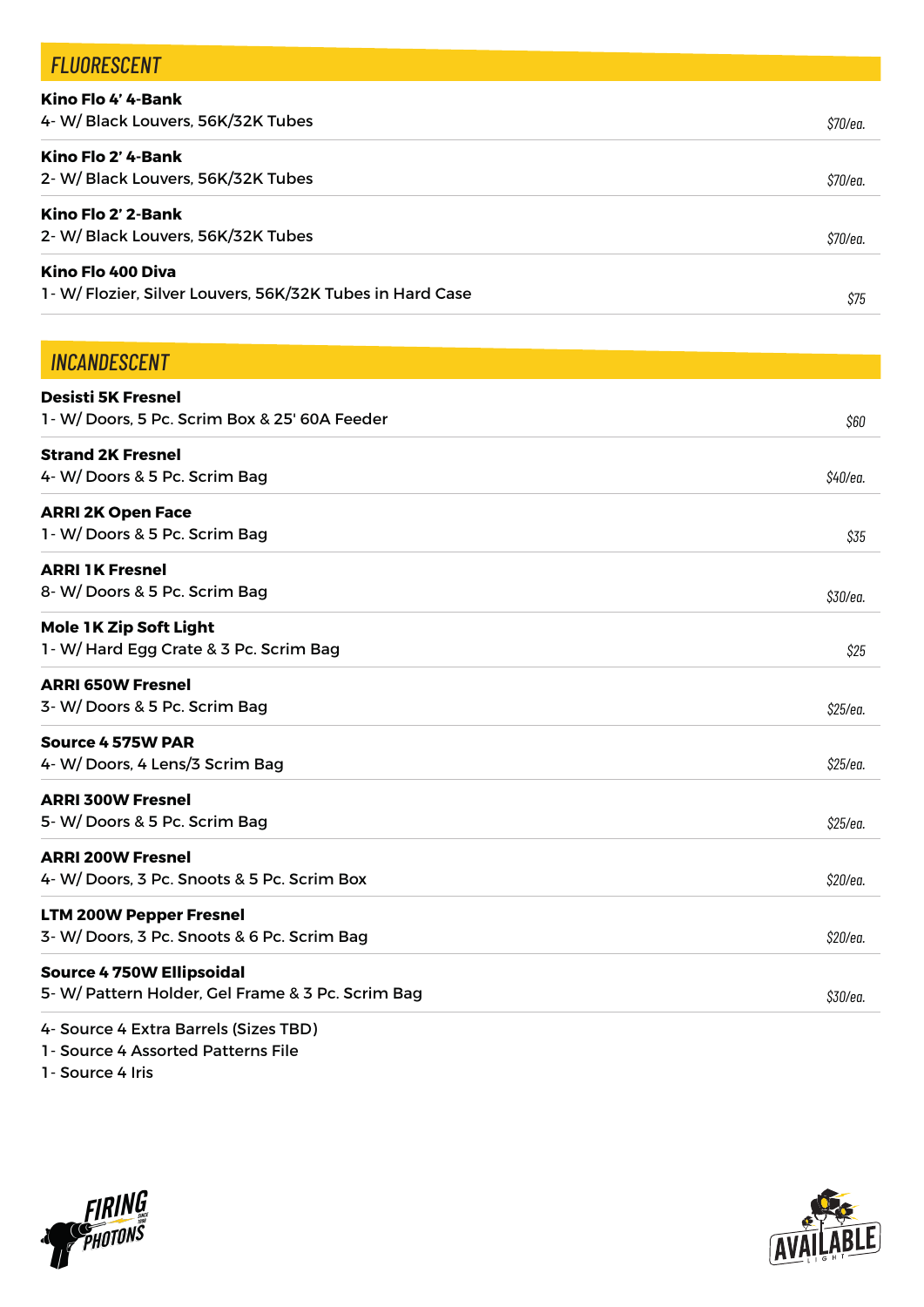# *SOFT BOXES*

| Chimera 3'x4' Medium Shallow Plus Bank                          |          |
|-----------------------------------------------------------------|----------|
| 1 - W/ 2 Faces, Baffle & 40° Fabric Grid (Fits SkyPanel S60)    | \$100    |
| <b>Aputure 34" Light Dome II</b>                                |          |
| 1 - W/2 Faces, Baffle & 40° Fabric Grid (Fits Aputure 600D Pro) | \$60     |
| Chimera 3'x4' Medium Plus Bank                                  |          |
| 2-W/3 Faces, Baffle & 40° Fabric Grid                           | \$60/ea. |
| <b>Chimera 2'x3' Small Plus Bank</b>                            |          |
| 3- W/3 Faces, Baffle & 40° Fabric Grid                          | \$30/ea. |
| Chimera 18"x24" X-Small Plus Bank                               |          |
| 2-W/3 Faces, Baffle & 40° Fabric Grid                           | \$30/ea. |
| <b>LitePanel 1'x1' Snap Bag</b>                                 |          |
| 2-W/40° Snap Grids                                              | \$30/ea. |
| <b>Chimera 9" China Ball</b>                                    |          |
| 2- W/Half Blackout Skirt & Standard/Mogul Sockets               | \$20/ea. |
| Chimera 4'x6' Large Quartz Plus Bank                            |          |
| 1 W/ 3 Faces, Baffle, 50° Fabric Grid & Grid Tightener          | \$125    |
| <b>LuxBanx 84" Large Octagonal Soft Box</b>                     |          |
| 1 W/ 3 Faces, Baffle & 40° Fabric Grid (Fits Aputure 600D Pro)  | \$100    |

# *ELECTRICAL*

| <b>PORTABLE POWER</b>                                                             |       |
|-----------------------------------------------------------------------------------|-------|
| <b>EcoFlow Delta 1300 Battery Pack</b><br>1-1260W Regulated Fast-Charging Lithium | \$100 |
| Jackery Explorer 1000 Battery Pack                                                |       |
| 1-1000W Regulated Lithium                                                         | \$60  |
| Honda i2000 Portable Generator                                                    |       |
| 1-W/2g. Premium Unleaded                                                          | \$60  |
| <b>12V Portable Charging Station</b>                                              |       |
| 1- W/Compressor & Inverter                                                        | \$20  |

## *POWER CABLES*

**100' AC Cable (Stinger)** 4- 12/3, Black **50' AC Cable (Stinger)** 18- 12/3, Black **25' AC Cable (Stinger)**

18- 12/3, Black

**10' AC Cable (Stinger)** 2- 12/3, Black





*\$4- \$8/ea.*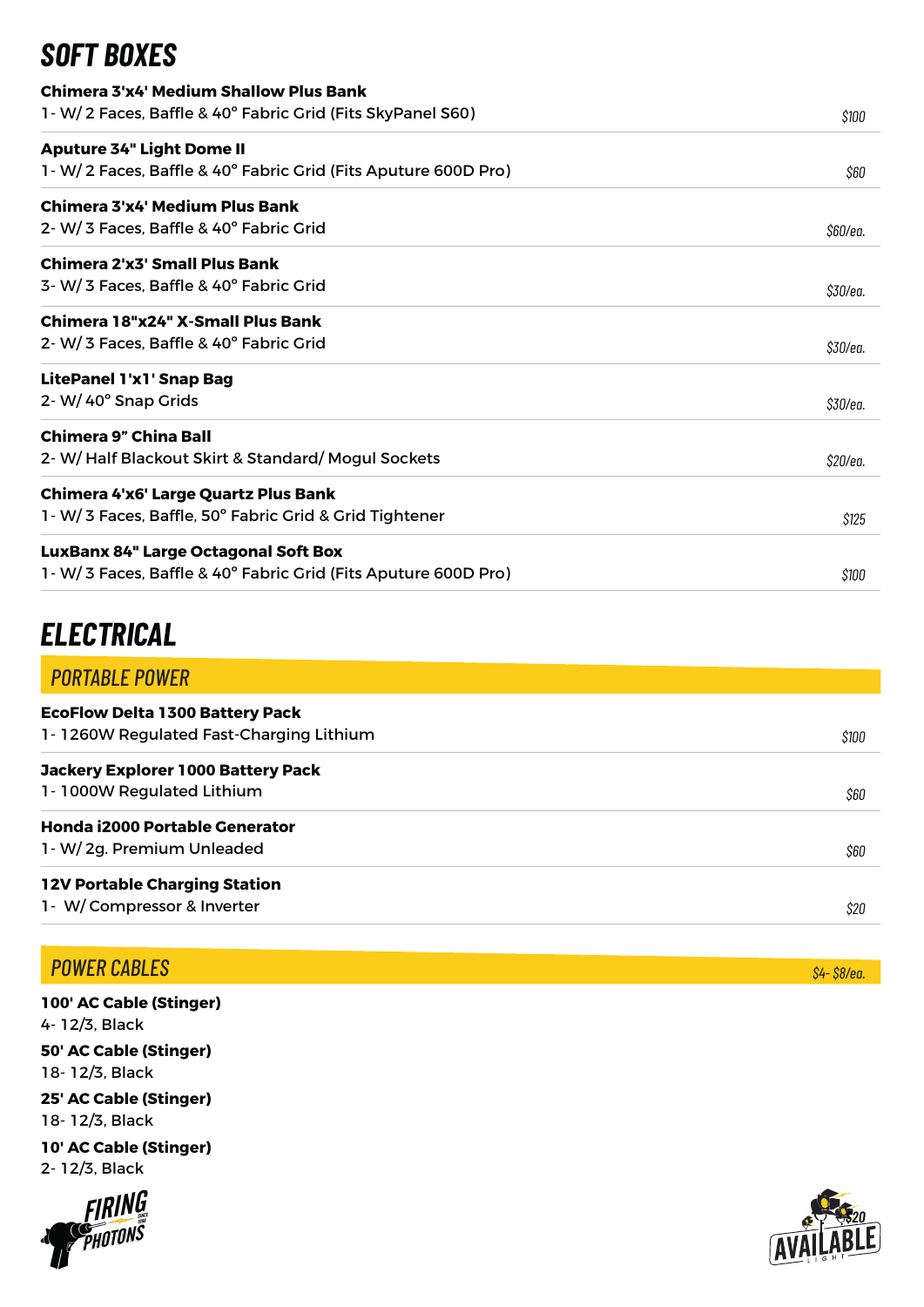| <b>OTHER ELECTRICAL</b>                                    |          |
|------------------------------------------------------------|----------|
| <b>3 Ch. ShadowMaker</b><br>1- Effects Box W/ 3-2K Dimmers | \$60     |
| <b>1K Dimmer</b>                                           |          |
| 2- W/On/Off Switch                                         | \$10/ea. |
| <b>600W Dimmer</b>                                         |          |
| 5-W/On/Off Switch                                          | \$4/ea.  |
| <b>Custom 40A Dryer Plug Adapter</b>                       |          |
| 1-W/2 Alternate Dryer Plugs & Wood-Mounted Handle          | \$20     |
| <b>GFCI In-Line Interrupt</b>                              |          |
| 3- (1-20A, 2-15A)                                          | S4/ea.   |

# *GRIP*

*DOLLY/ CAMERA*

#### **Dana Dolly Universal Kit**

| 1-W/Brake & Locking Bracket In Rolling Hard Case | \$10C |
|--------------------------------------------------|-------|
|--------------------------------------------------|-------|

### *STANDS*

- 4- Hi-Roller Stands (Junior, 3-Riser, Steel)
- 2- Medium Roller Stands (Junior, 3-Riser, Steel)
- 4- Combo Stands (Junior, 3-Riser, Steel)
- 2- Combo Stands (Junior, 2-Riser, Steel)
- 2- Combo Stands (Junior, 2-Riser, Aluminum)
- 2- Low Combo Stands (Junior, 2-Riser, Steel)
- 2- Low Slider Stands (Junior, 1-Riser, Steel W/ Removable Locking Castors)
- 2- Baby Rolling Stands (2-Riser, Steel)
- 4- Baby Stands (3-Riser, Steel)
- 3- Baby Stands (3-Riser, Aluminum, Black)
- 16- Baby Stands (2-Riser, Aluminum, Black)
- 1- Low Baby Stand (2-Riser, Aluminum)
- 2- Low-Low Baby Stands (2-Riser, Aluminum)
- 24- Grip Stands (2-Riser, Steel W/ Head & 40" Arm) (4- W/ Turtle Bases)
- 4- Low Grip Stands (2-Riser, Steel W/ Head & 20"/ 30" Arm)
- 2- 10" Baby Stands (Aluminum)





*\$6- \$20/ea.*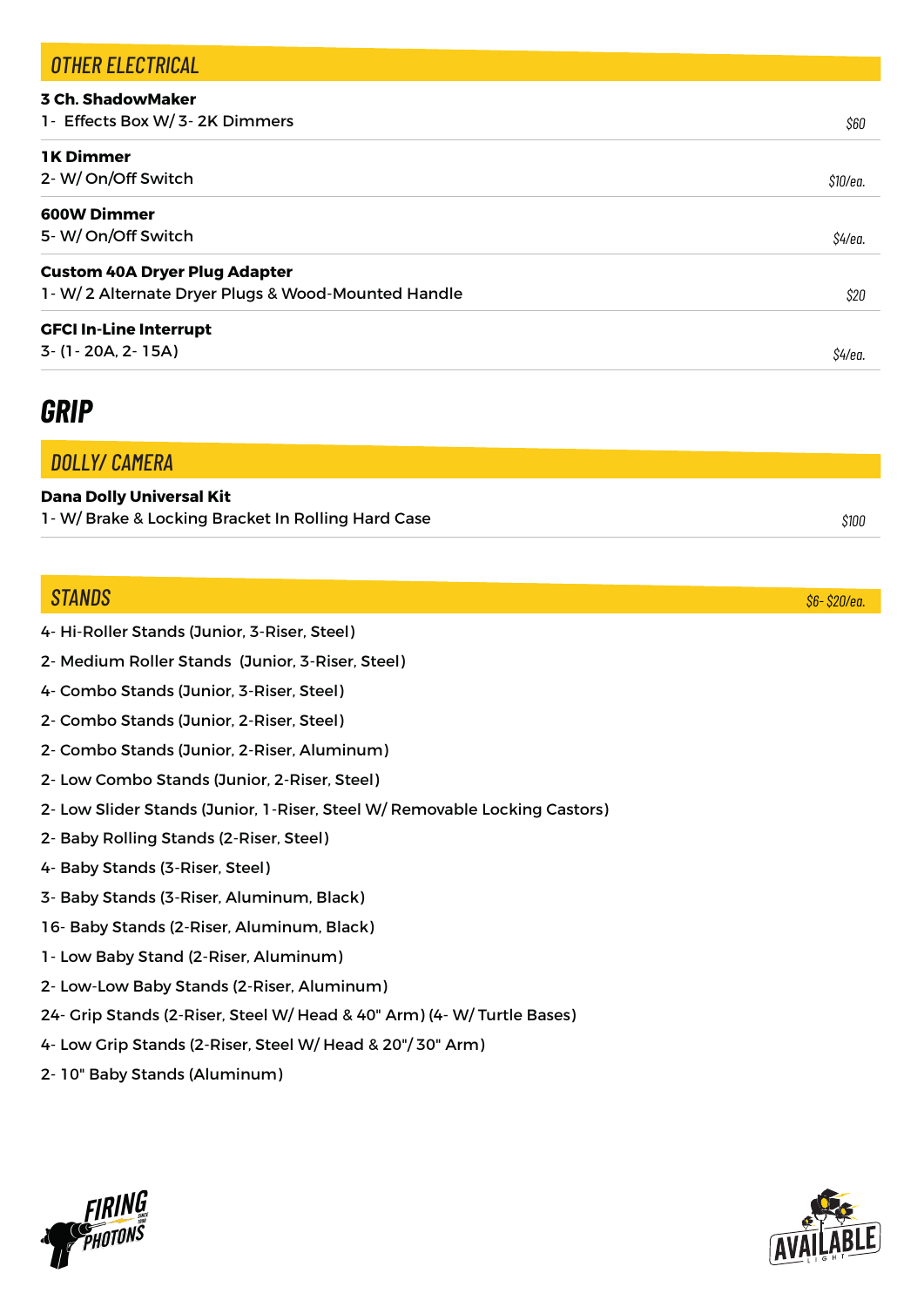#### *MOUNTS*

- 1- Junior 12" Offset Arm
- 1- Junior 3-5' Candlestick
- 4- Junior 4 1/2" Grip Heads (Lollipops)
- 2- Junior To Baby Spud Adapters
- 2- Junior To Baby Acrylic Standard Socket Screw Base
- 4- Junior 8" C-Clamps
- 4- Junior Pipe Clamp Hangers
- 1- Junior Nail-On Plates
- 4- Baby 21/2" Grip Heads
- 2- Baby 8" C-Clamps
- 4- Baby Pipe Clamp Hangers
- 1- Baby Triple Head Mount
- 1- Baby 3-Riser Menace Arm
- 4- Baby Nail-On Plates
- 6- Baby Scissor Clamps
- 4- Baby 90 Deg. Pins
- 2- Baby Snow Shoes
- 1- Baby Beaver Board
- 2- Baby 12" Furniture Clamps
- 4- Baby Chain Vise-Grips
- 1- Baby Putty Knife
- 1- Baby 12"- 18" Riser
- 6- Mixed Cardellini Clamps
- 2- Mafer Clamps
- 4- Foam Core Holders
- 4- Camera Rod Clamps
- 2- 6" 5/8" Hollow Camera Rods
- 2- 12" 5/8" Hollow Camera Rods
- 2- 18" 5/8" Hollow Camera Rods
- 1- 5 Pc. 2'x4' Wall-Spreader Kit
- 1- 8'- 12' Pole Cat
- 1- 3'- 4' Pole Cat

### *RIGGING*

- 4- 50' Steel Guy Wires
- 2- 18" Furniture Clamps
- 1- 12" Furniture Clamp
- 8- 3/8" Pulleys
- 8- 1/4" Pulleys



*\$4- \$12/ea.*

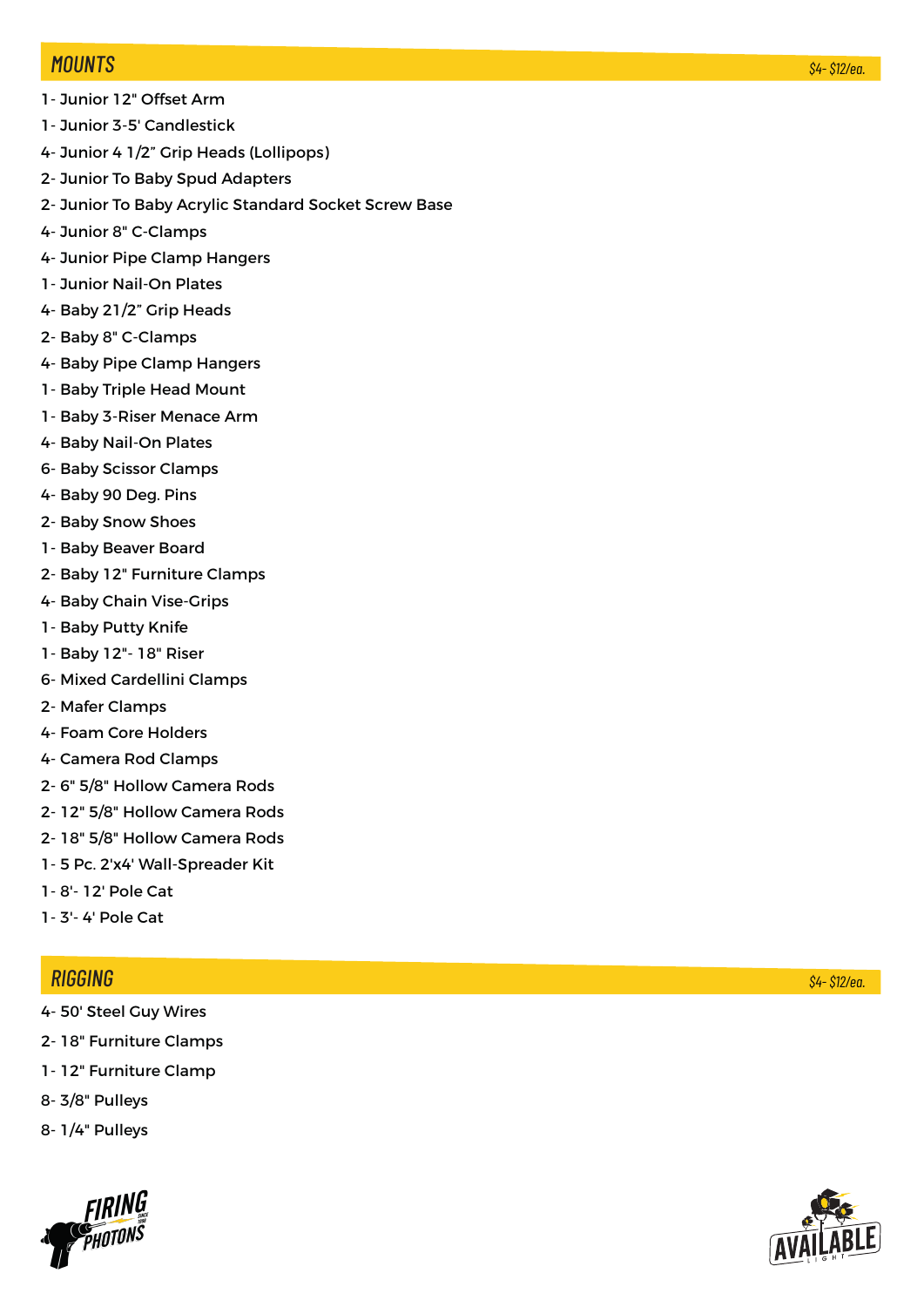- 24- Mixed Ratchet & Motorcycle Straps
- 4- 150' 3/8" Mixed Color Sash Lines
- 6- 50' 3/8" Mixed Color Sash Lines
- 12- 3' Safety Chains
- 1- Tow Strap
- 6- #3 Grip Clips
- 36- #2 Grip Clips
- 36- #1 Grip Clips
- 20- Mixed Binder Clips
- 1- Box Assorted C-Clamps
- 1- Bag Nylon Webbing & Carabiners

### *1 1/4" SPEED RAIL ITEMS*

4- 12' Rails

- 8- 10' Rails
- 4- 8' Rails
- 4- 6' Rails
- 5- 4' Rails
- 1- 3' Rail
- 1- 2' Rail
- 4- Modern Internal Couplers
- 9- Modern External Couplers
- 5- Modern Corners
- 2- Pass-Through Couplers
- 3- Modern Mini- Triangle Truss-Makers
- 2- Modern Long Slide-On Ears
- 2- Modern Cheesburrough to Junior/ Baby Mounts
- 4- Norms Clamp-On Ears
- 2- Swivel Cheeseburroughs
- 2- Fixed 90º Cheeseburrough
- 12- Speed Clips
- 1- Bag Speed Chips
- 1- 3/16" Allen Speed Wrench

### *1" SQUARE FRAME ITEMS*

- 8- 12' Rails
- 8- 8' Rails
- 3- 6 Pc. Frame Parts in Soft Bags
- 4- Flip-Flop Square Ears
- 1- Westcott ScrimJim 6'X6' Frame W/ 2- Clamps & 9- Rags In Soft Case
- 1- Westcott ScrimJim 8'x8' Custom Frame W/ Full Silk In Soft Case





*\$4- \$12/ea.*

*\$4- \$30/ea.*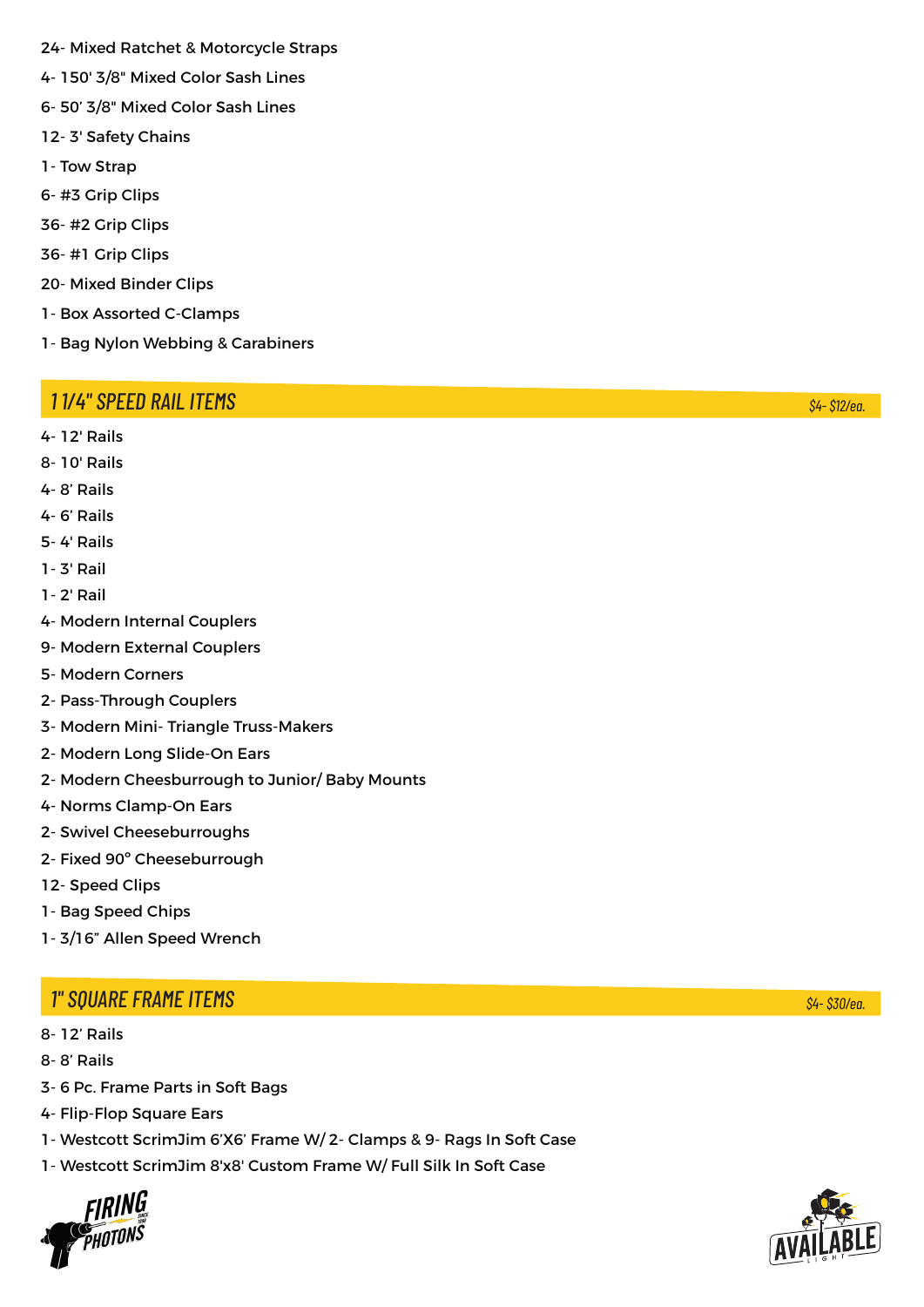#### *BUTTERFLY SKINS/ RAGS*

- 1- 20'x20' Black Solid
- 1- 20'x20' Qtr. Silent Grid
- 1- 20'x20' B/W Griffolyn
- 1- 15'x25' Jungle Cammo
- 1- 15'x15' Chroma Green
- 4- 12'x12' Black Solids
- 1- 12'x12' Black Double Net
- 1- 12'x12' Qtr. Silent Sail
- 1- 12'x12' Poly-Silk
- 1- 12'x12' Silver/White Checker
- 1- 12'x12' B/W Ultra-Bounce
- 1- 12'x12' B/W Griffolyn
- 1- 12'x12' White Duvetine
- 1- 8'x10' Desert Cammo
- 1- 8'x8' Chroma Green
- 1- 8'x8' Black Solid
- 1- 8'x8' Black Double Net
- 1- 8'x8' Half Silent Grid
- 1- 8'x8' Qtr. Silent Grid
- 1- 8'x8' Silver/Gold Checker
- 1- 8'x8' B/W Griffolyn
- 1- 6'x7' Westcott Folding Green/Blue Screen

#### *FLAGS/ NETS*

- 1- 4'x10' Black Solid Teaser
- 1- 2'x6' Black Solid Floppy Meat Axe
- 1- 2'x5' Black Solid Floppy Meat Axe
- 8- 4'x4' Black Solid Floppies
- 1- 4'x4' Black Double Net
- 1- 4'x4' Black Single Net
- 5- 4'x4' Flat Empty Frames
- 1- 4'x4' 250 Diffusion Frame
- 2- 4'x4' Opal Diffusion Frame
- 1- 4'x4' Wooden Cuccoloris
- 1- 4'x4' Cello-Screen Cuccoloris
- 1- 4'x4' 5-Sided Nylon Floppy
- 1- 18""x40" Black Solid Floppy
- 1- 1'x3' Black Solid



*\$4- \$20/ea.*

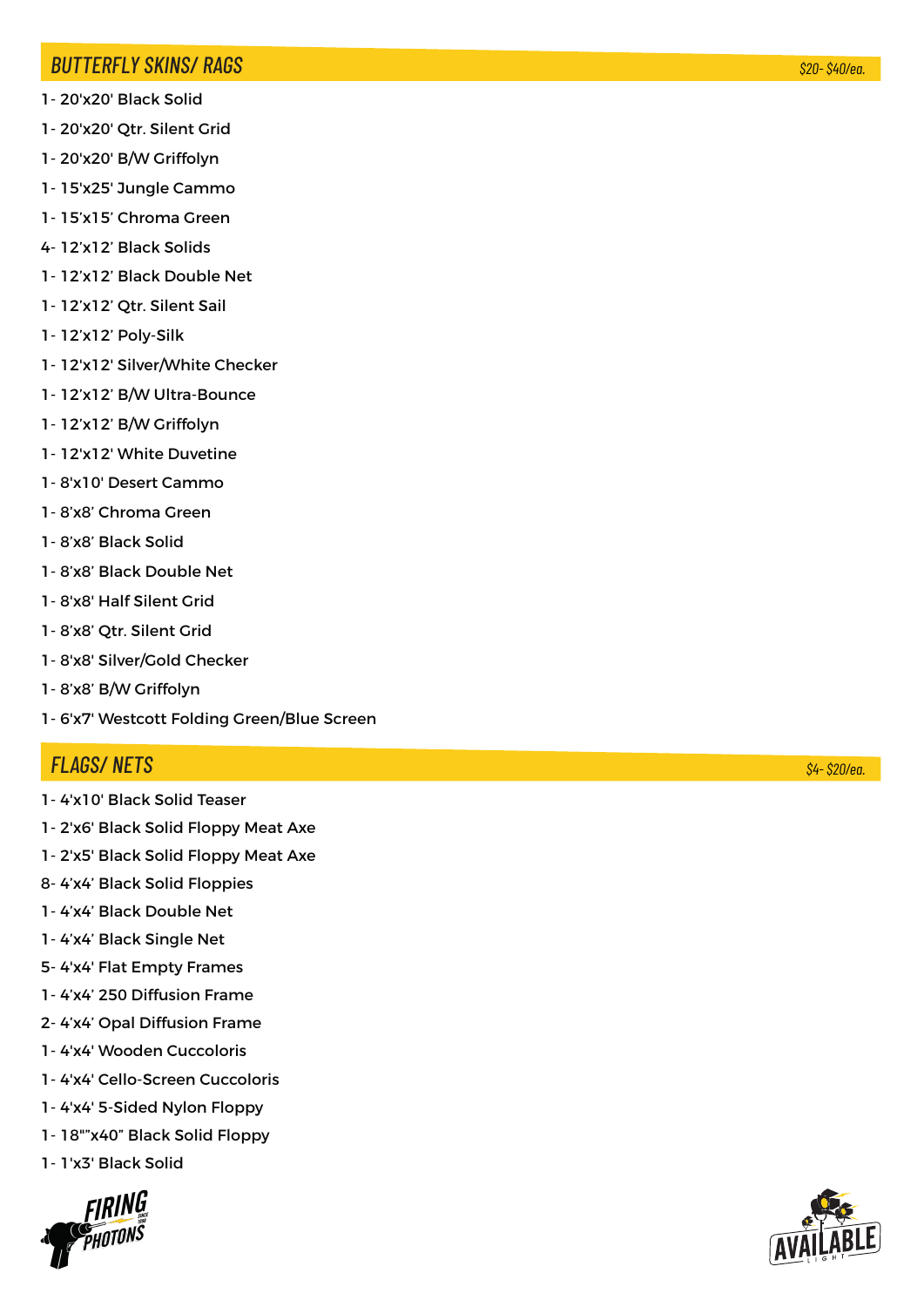- 6- 2'x3' Black Solids (2- Multi-Floppy)
- 5- 2'x3' Black Open-End Double Nets
- 4- 2'x3' Black Open-End Single Nets
- 2- 2'x3' 2-Stop Open-End Diffusion
- 2- 2'x3' 1-Stop Open-End Diffusion
- 5- 18'x24' Black Solids
- 5- 18"x24" Black Open-End Double Nets
- 3- 18"x24" Black Open-End Single Nets
- 3- 18"x24" 2-Stop Open-End Diffusion
- 2- 18"x24" 1-Stop Open-End Diffusion
- 4- 12"x18" Black Solids
- 2- 12"x18" Open-Ended Double Net
- 2- 12"x18" Open-Ended Single Net
- 2- 12"x18" 1-Stop Open-Ended Diffusion
- 1- 4"x18" 1-Stop Diffusion Finger

#### *REFLECTORS*

- 2- 42"x42" Hard/Soft Silver Shiny Boards
- 2- 42"x42" Soft Gold/Hard Silver Shiny Boards
- 1- 42"x42" Hard/Soft Silver Matth-Board
- 1- 42"x42" Mirror Board
- 4- 4'x8' B/W Foam Core Sheets
- 2- 4'x4' B/W Foam Core Sheets
- 2- 4'x4' Silver/White Bead Boards
- 1- 2'x4' Gold/White Bead Board
- 2- 2'x2' Assorted Bead Boards

#### *PADDING/ COVERINGS*

- 8- 4'x5' Thick Black Gray Furniture Pads
- 4- 5'x6' Medium Black/Gray Furniture Pads
- 15- 4'x5' Thin Black/Gray Furniture Pads
- 1- 4' Half Bolt Black Duvetine
- 4- Crates of Black Duvetine Sections
- 2- 25 Yd. Rolls of 6mm Black Visqueen
- 10- Mixed- Size Grommeted Tarps

#### *LADDERS/ LUMBER*

- 1- Werner Aluminum 24' Extension Ladder
- 1- Werner Fiberglas 10-Step Orange Ladder



*\$10- \$40/ea.*

#### *\$4- \$20/ea.*

*\$4- \$30/ea.*

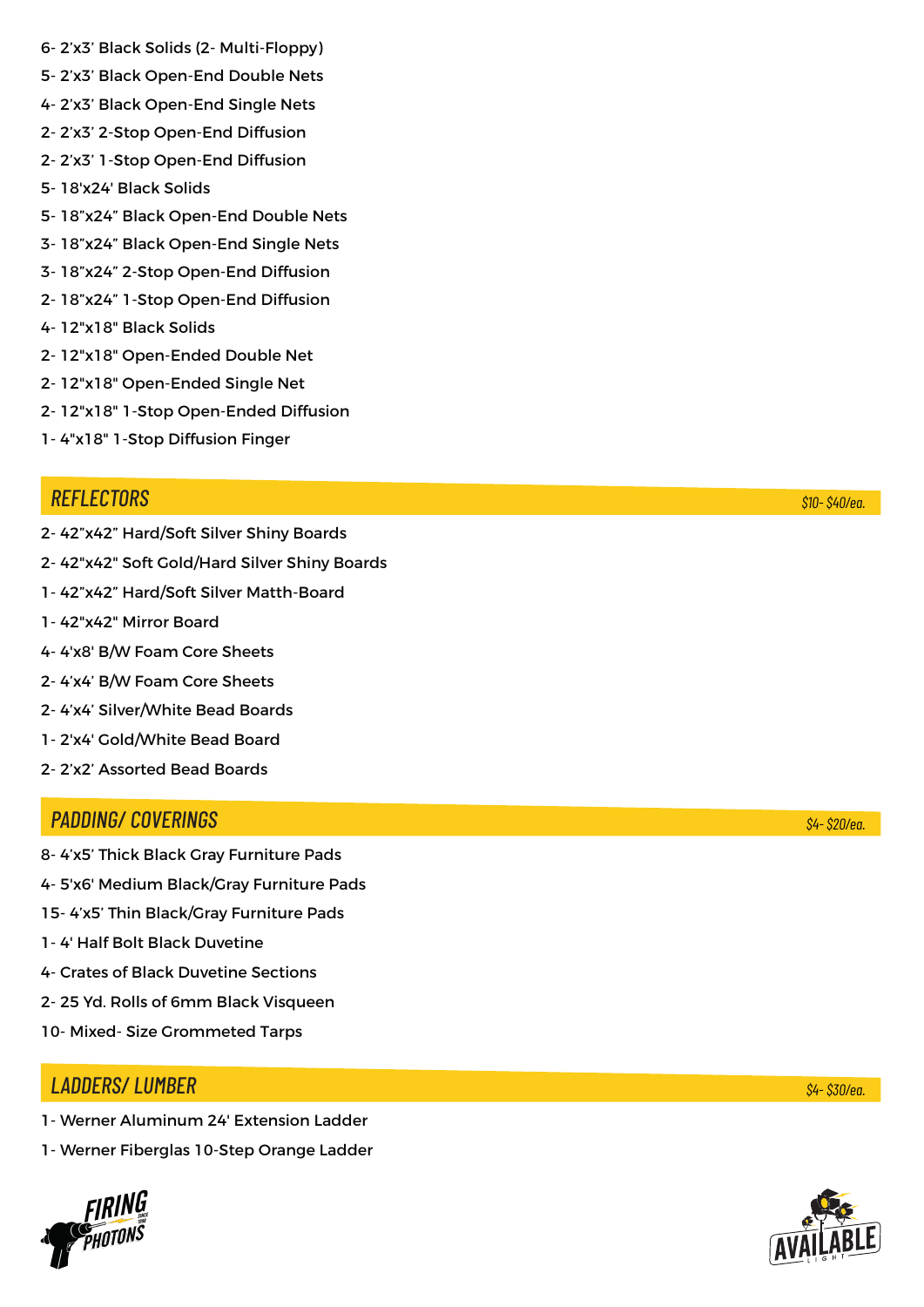- 1- Werner Fiberglas 8-Step Orange Ladder
- 1- Werner Fiberglas 6-Step Orange Ladder
- 1- Werner Fiberglas 6-Step Green Ladder
- 1- Werner Fiberglas 4-Step Yellow Ladder
- 1- Little Giant Aluminum 5-7 Step Adjustable Ladder
- 3- Mixed Aluminum 3-Step Ladders
- 4- 4 Pc. Nested Black Apple Box Sets
- 7- Full Apple Boxes
- 5- Half Apple Boxes
- 5- Qtr. Apple Boxes
- 4- Eighth Apple Boxes (Pancakes)
- 11- Cup Blocks In Wooden Holder
- 2- 3/4"x4'x4' Platforms
- 1- Crate Wedges
- 1- Crate Cribbing

#### *BAGS*

- 14- 35lb. Sand Bags
- 6- 15lb. Sand Bags
- 4- 25lb. Shot Bags
- 18- 20lb. Shot Bags
- 10- 15lb. Shot Bags
- 2- 10 Lb. Shot Bags

# *CARTS/ CRATES \$20-\$50/ea.*

- 1- Backstage Mini- Duz-All Cart W/ Removable Flag Box
- 1- Backstage Mini- Bag Cart
- 1- Backstage Bag Cart
- 1- Backstage Head Cart
- 1- Backstage C-Stand Cart
- 1- Backstage 24"-Wide 4'x4' Cart
- 1- Pentagon Mini- Adjustable Flat Items Cart
- 1- Magliner Jr. W/ Quick-On Shelf & 4-Grip Stand Holder
- 1- Magliner Sr. W/ Wooden Platform
- 1- Rubbermaid 2-Shelf Gray Cart
- 1- Hand Truck
- 1- Furniture Dolly
- 2- 8' Folding Loading Ramps W/ 7"-Wide Channels
- 20- FilmTools Full Aluminum-Lined Milk Crates
- 10- FilmTools Half Aluminum-Lined Milk Crates





*\$4- \$8/ea.*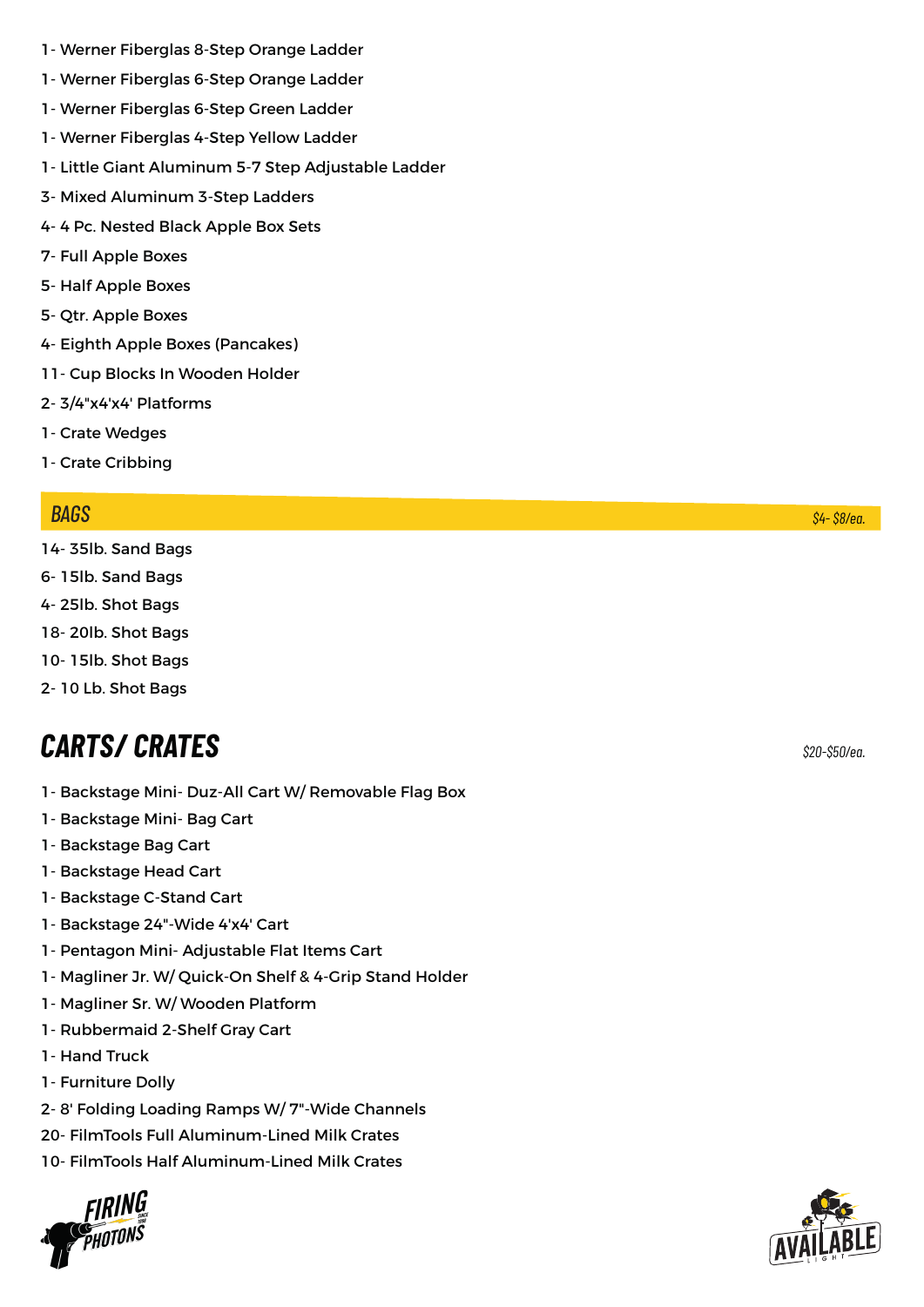# *EFX ITEMS \$20- \$60/ea.*

- 1- Port-A-Cool Cyclone 2000 Portable Swamp Cooler
- 1- Rigid Wet/Dry Vacuum W/ Attachments
- 1- Chauvet Hurricane 2D Hazer
- 2- Standard Fog Machines
- 1- 3'x6' 1/4" Clear Plexiglas Shield
- 1- JT 'Smoke Cannon'
- 1- 24" Box Fan

# *SUPPORT \$4- \$40/ea.*

- 6- Motorola 2-Way Radios
- 1- Motorola 6-Slot Radio Charger
- 6- Surveillance Ear Pieces
- 1- ABC Fire Extinguisher
- 1- Medical Trauma Kit
- 2- 10'X10' Canopies
- 1- 24" Black Umbrella
- 2- 20" Push Brooms
- 3- Brooms & Dustpans
- 2- Rakes (1- Collapsable)
- 2- Trenching Shovels
- 1- Spade
- 1- 20' Painter's Pole W/ Grabbing Tool
- 1- 8' Steel Ruler
- 1- Megaphone
- 1- Squeegee & Sprayer
- 2- Apple Box Seats
- 1- Kneeling Pad
- 2- Interview Stools
- 1- Portable Retractable Stool
- 6- Padded Gray Folding Chairs
- 1- 2'x6' White Resin Table
- 2- Collapsable Trash Cans
- 1- On-Set Tool Kit

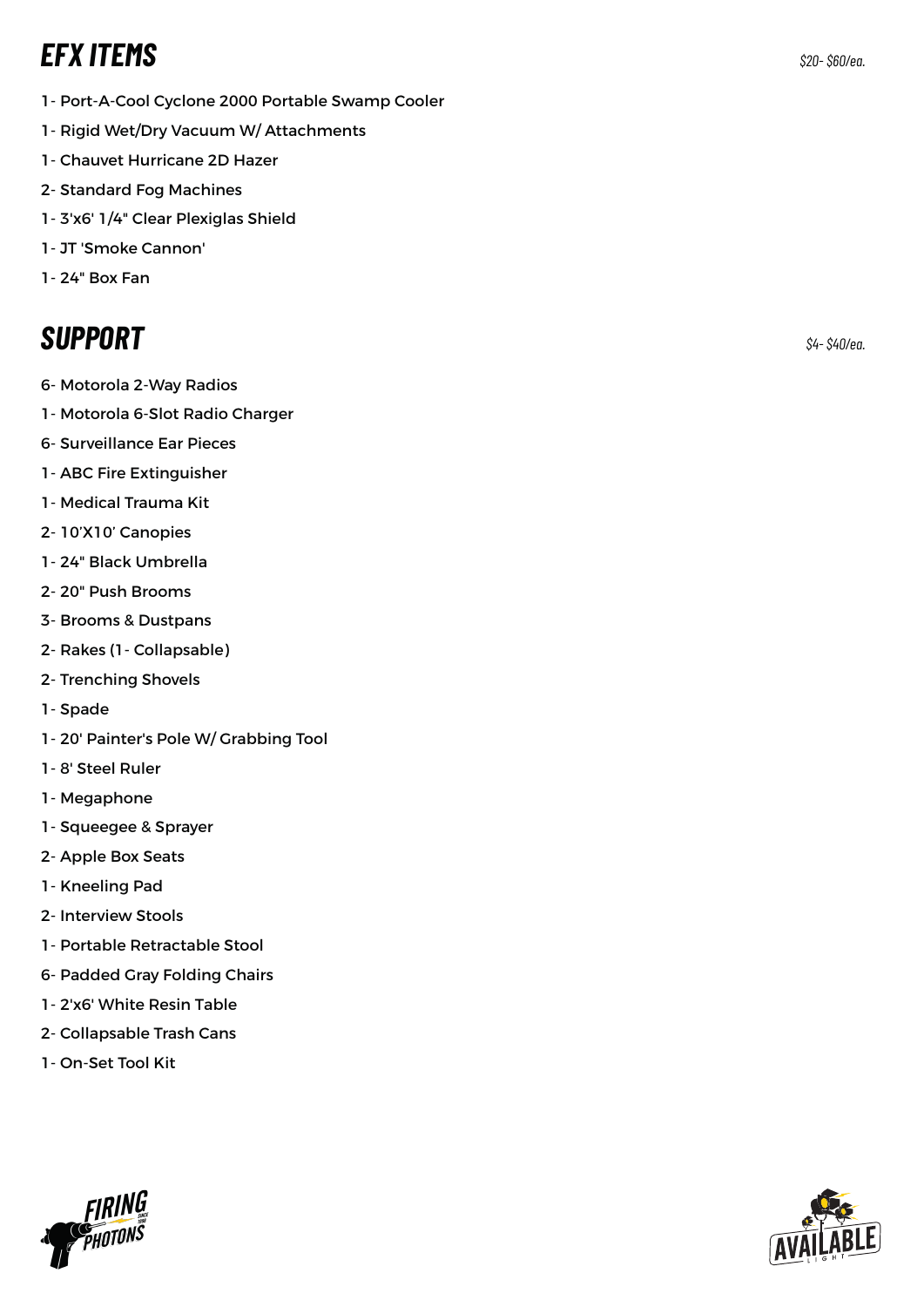# *EXPENDABLES*

### *GELS/ WRAPS*

6' Roll 1000H Vellum 4' Roll Lee 250 Half Diffusion 4' Roll Lee 251 Qtr. Diffusion 4' Roll Lee Opal Diffusion 4' Roll ND 1.2 4' Roll ND .9 4'- Roll ND .6 4' Roll ND .3 24" Roll Black Wrap 12" Roll Black Wrap 1- 12"- 24" Mixed Pre-Cut Gel Pipe Organ 1- 12"- 24" Variety-Pack Gelly Roll 1- 6"- 8" Mixed Party Gel File Folder

### *CLOTH TAPE*

- 2" Gray Cloth Tape
- 2" Black Cloth Tape
- 2" White Cloth Tape
- 1" Black Cloth Tape
- 1" White Cloth Tape

### *PAPER TAPE*

- 2" Photo-Black Paper Tape
- 2" Black Paper Tape
- 2' White Paper Tape
- 1" Black Paper Tape
- 1" White Paper Tape

### *OTHER TAPE*

2" JLAR Clear Tape 1" Double Stick Tape 3/4" AGT Tape 1/2" AGT Tape 1/2" Mixed Vinyl Tapes 1/2" Clear Tape Museum Wax Butyl Putty



*\$10- \$30/Roll*

*\$20- \$30/Roll*



*\$20- \$30/Roll*